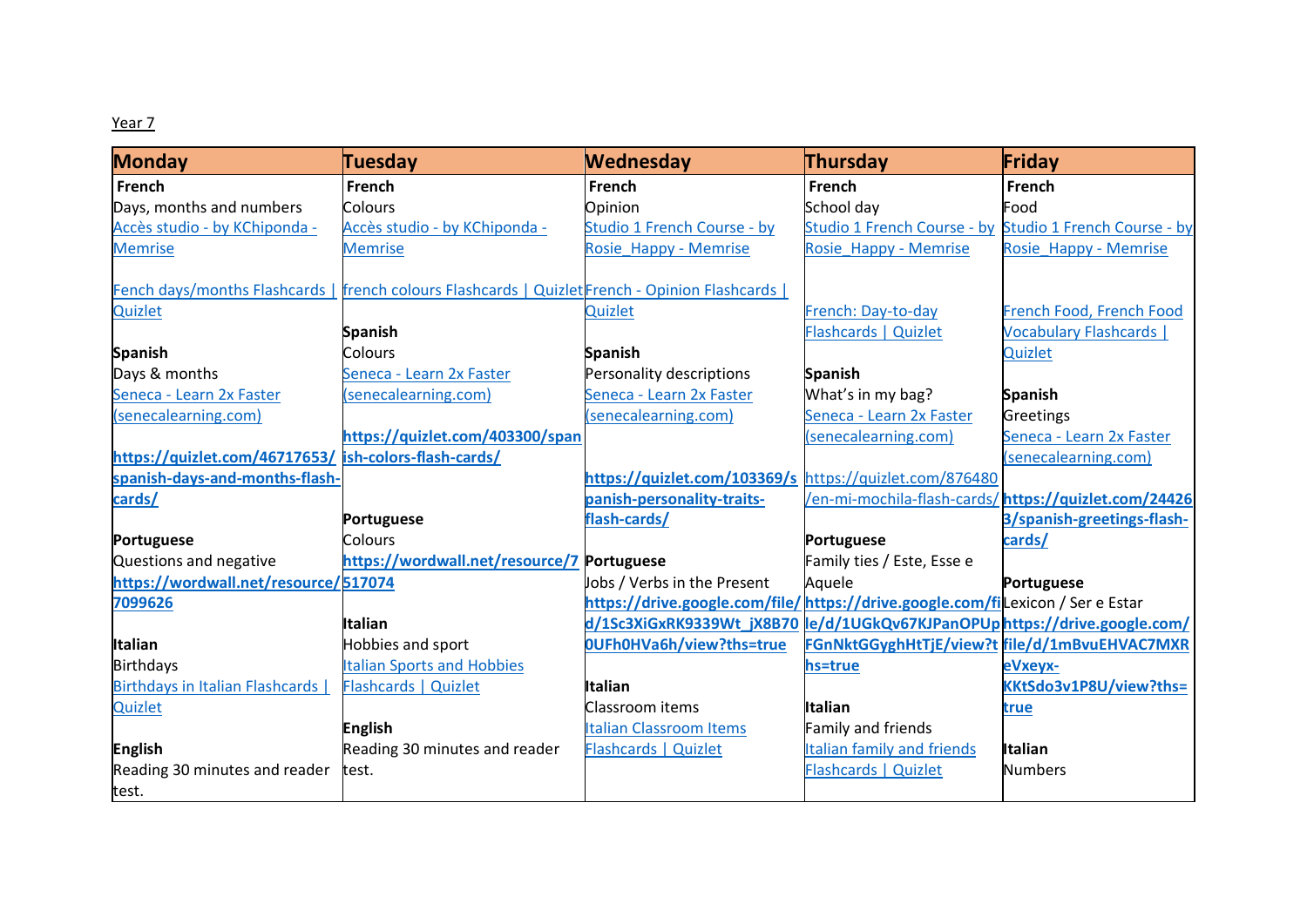|  | <b>English</b>                                       | <b>English</b> | <b>Italian Numbers Flashcards</b> |
|--|------------------------------------------------------|----------------|-----------------------------------|
|  | Reading 30 minutes and reader Reading 30 minutes and |                | Quizlet                           |
|  | test.                                                | reader test.   |                                   |
|  |                                                      |                | <b>English</b>                    |
|  |                                                      |                | Reading 30 minutes and            |
|  |                                                      |                | reader test.                      |
|  |                                                      |                |                                   |

## Year 8

| <b>Monday</b>              | Tuesday                                           | <b>Wednesday</b>                        | Thursday                 | Friday                      |
|----------------------------|---------------------------------------------------|-----------------------------------------|--------------------------|-----------------------------|
| French                     | <b>French</b>                                     | French                                  | French                   | l French                    |
| Internet                   | Social network                                    | Going out                               | Events                   | Weather                     |
| Seneca - Learn 2x Faster   | Seneca - Learn 2x Faster Seneca - Learn 2x Faster |                                         | Seneca - Learn 2x Faster | Seneca - Learn 2x Faster    |
| (senecalearning.com)       | (senecalearning.com)                              | (senecalearning.com)                    | (senecalearning.com)     | (senecalearning.com)        |
| French internet Flashcards | french: social media                              | Free time (french) Flashcards   Quizlet | french events Flashcards | <b>Weather French</b>       |
| Quizlet                    | Flashcards   Quizlet                              |                                         | Quizlet                  | <b>Flashcards   Quizlet</b> |
|                            |                                                   | <b>Spanish</b>                          |                          |                             |
| <b>Spanish</b>             | <b>Spanish</b>                                    | Music                                   | <b>Spanish</b>           | <b>Spanish</b>              |
| <b>Holidays</b>            | TV programs                                       | Seneca - Learn 2x Faster                | <b>Clothes</b>           | Food                        |
| Seneca - Learn 2x Faster   | Seneca - Learn 2x Faster                          | (senecalearning.com)                    | Seneca - Learn 2x Faster | Seneca - Learn 2x Faster    |
| (senecalearning.com)       | (senecalearning.com)                              |                                         | (senecalearning.com)     | (senecalearning.com)        |
|                            |                                                   |                                         |                          |                             |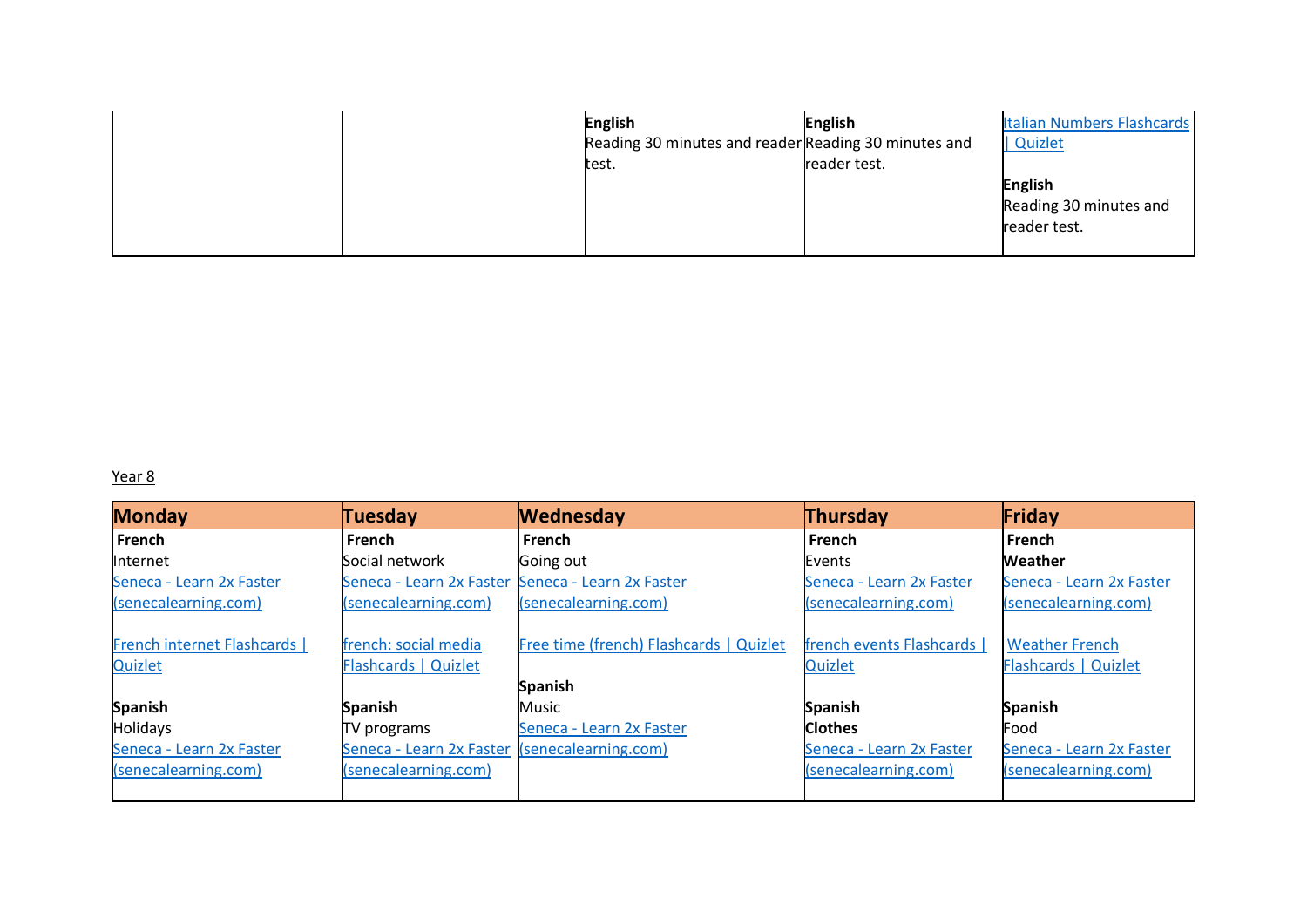|                                                        |                           | SPANISH HOLIDAYS Flashcards   Tv - Spanish Flashcards   Spanish: Leisure: Music Flashcards | Spanish - Clothes, Spanish                         | <b>Spanish: Shops: Vegetables</b> |
|--------------------------------------------------------|---------------------------|--------------------------------------------------------------------------------------------|----------------------------------------------------|-----------------------------------|
| <b>Quizlet</b>                                         | <b>Quizlet</b>            | Quizlet                                                                                    | <b>Clothing Flashcards  </b>                       | Flashcards   Quizlet              |
|                                                        |                           |                                                                                            | Quizlet                                            |                                   |
|                                                        |                           | <b>Portuguese</b>                                                                          |                                                    | <b>Portuguese</b>                 |
| Portuguese                                             | <b>Portuguese</b>         | Family                                                                                     | <b>Portuguese</b>                                  | Estou a fazer / vou fazer         |
| Food                                                   | Lexicon and Dialogue      | https://wordwall.net/resource/1636960 Making sentences                                     |                                                    | https://drive.google.com/         |
| https://wordwall.net/resource/1https://drive.google.co |                           |                                                                                            | https://wordwall.net/resou file/d/1NqPQTiC8P75eSZr |                                   |
| 6343552                                                | m/file/d/1F 9tINEqg1C     |                                                                                            | rce/12754153                                       | <b>6nvl8bw-</b>                   |
|                                                        | DAHtBzaJ16dlypVhkqQt      |                                                                                            |                                                    | XmJzsuZ1H/view?ths=true           |
|                                                        | V/view?ths=true           | <b>Italian</b>                                                                             |                                                    |                                   |
|                                                        |                           | Shopping                                                                                   |                                                    | Italian                           |
| <b>Italian</b>                                         | Italian                   | <b>Italian Shopping Flashcards   Quizlet</b>                                               | <b>Italian</b>                                     | Transport                         |
| <b>Travelling</b>                                      | <b>Clothes</b>            |                                                                                            | <b>Holidays</b>                                    | <b>Italian Transport</b>          |
| <b>Italian Travel Flashcards  </b>                     | <b>Italian - Clothing</b> | <b>English</b>                                                                             | <b>Italian Travel Flashcards  </b>                 | Flashcards   Quizlet              |
| <b>Quizlet</b>                                         | Flashcards   Quizlet      | Reading 30 minutes and reader test.                                                        | <b>Quizlet</b>                                     |                                   |
|                                                        |                           |                                                                                            |                                                    | <b>English</b>                    |
| <b>English</b>                                         | <b>English</b>            |                                                                                            | <b>English</b>                                     | Reading 30 minutes and            |
| Reading 30 minutes and reader                          | Reading 30 minutes and    |                                                                                            | Reading 30 minutes and                             | reader test.                      |
| test.                                                  | reader test.              |                                                                                            | reader test.                                       |                                   |
|                                                        |                           |                                                                                            |                                                    |                                   |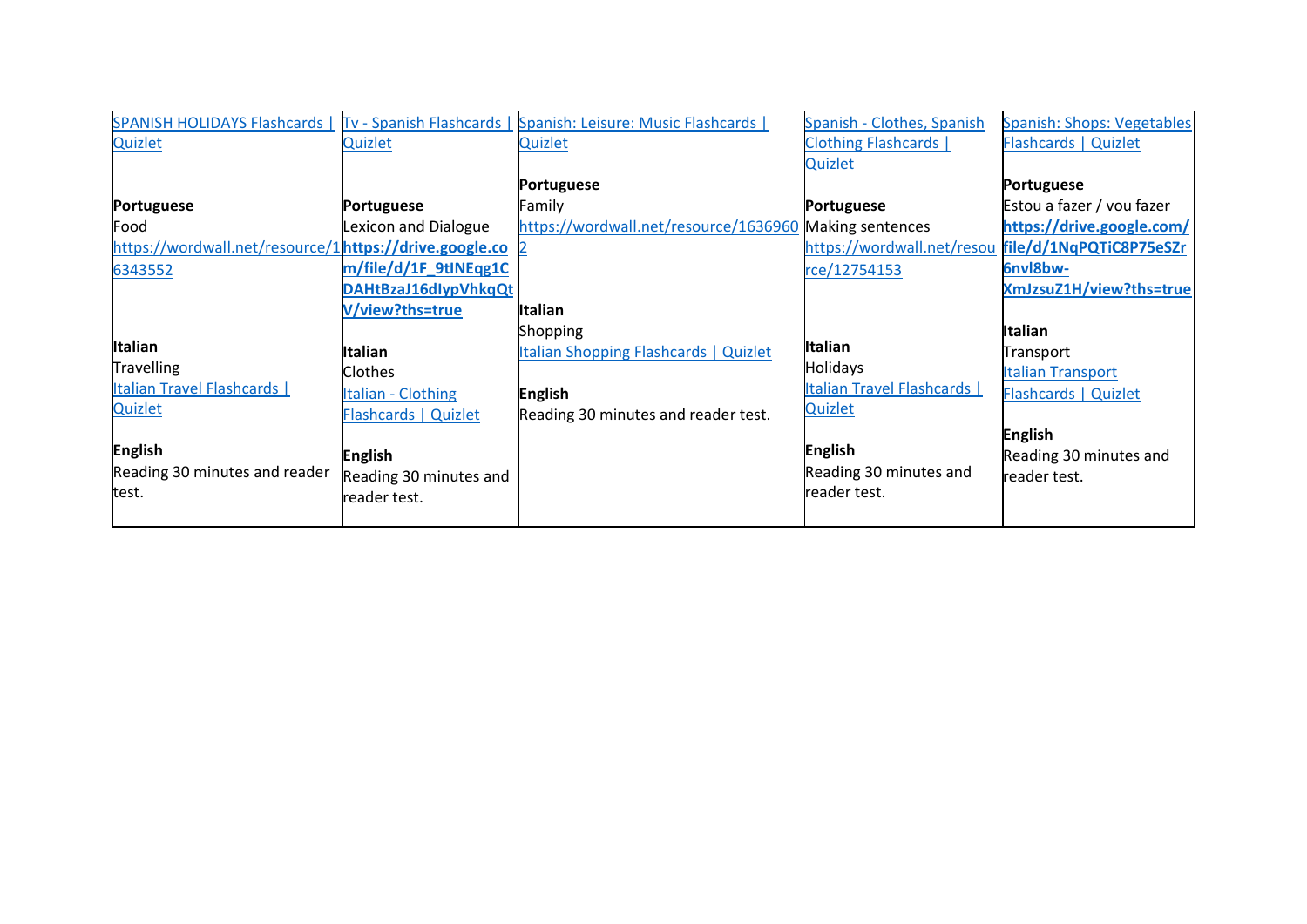## Year 9

| <b>Monday</b>                        | <b>Tuesday</b>                                | <b>Wednesday</b>                                                                            | Thursday                           | Friday                        |
|--------------------------------------|-----------------------------------------------|---------------------------------------------------------------------------------------------|------------------------------------|-------------------------------|
| French                               | French                                        | <b>French</b>                                                                               | <b>French</b>                      | <b>French</b>                 |
| Me and my family                     | Getting on with each                          | <b>Future relationships</b>                                                                 | Mobile technology                  | Uses of social media          |
| Seneca - Learn 2x Faster             | other                                         | Seneca - Learn 2x Faster                                                                    | Seneca - Learn 2x Faster           | Seneca - Learn 2x Faster      |
| (senecalearning.com)                 | Seneca - Learn 2x Faster (senecalearning.com) |                                                                                             | (senecalearning.com)               | (senecalearning.com)          |
|                                      | (senecalearning.com)                          |                                                                                             |                                    |                               |
| Me, my family and friends -          |                                               | Vocabulary - relationships - Marriage                                                       | Technology in everyday life        | Technology in everyday life   |
| <b>GCSE French Revision - AQA -</b>  | <b>Vocabulary - describing</b>                | and partnership in French - GCSE French -                                                   | <b>GCSE French Revision -</b>      | <b>GCSE French Revision -</b> |
| <b>BBC Bitesize</b>                  | people's appearances -                        | Revision - AQA - BBC Bitesize                                                               | <b>AQA - BBC Bitesize</b>          | <b>AQA - BBC Bitesize</b>     |
|                                      | <b>Relationships with family</b>              |                                                                                             |                                    |                               |
| <b>Spanish</b>                       | and friends in French -                       | <b>Spanish</b>                                                                              | <b>Spanish</b>                     | <b>Spanish</b>                |
| Weather                              | <b>GCSE French Revision -</b>                 | Technology                                                                                  | Sports                             | School                        |
| Seneca - Learn 2x Faster             | <b>AQA - BBC Bitesize</b>                     | Seneca - Learn 2x Faster                                                                    | Seneca - Learn 2x Faster           | Seneca - Learn 2x Faster      |
| (senecalearning.com)                 |                                               | senecalearning.com)                                                                         | (senecalearning.com)               | (senecalearning.com)          |
|                                      | <b>Spanish</b>                                |                                                                                             |                                    |                               |
| Vocabulary - recycling and           | Family                                        | <b>Vocabulary - technology - Technology</b>                                                 | <b>Vocabulary - sports and</b>     | <b>Vocabulary - school</b>    |
| reducing waste - The                 |                                               | Seneca - Learn 2x Faster and social media in Spanish - AQA - GCSE frequency terms - Sports, |                                    | subjects and expressing       |
| environment in Spanish - AQA -       | (senecalearning.com)                          | Spanish Revision - AQA - BBC Bitesize                                                       | exercise and physical              | opinions - School, college    |
| <b>GCSE Spanish Revision - AQA -</b> |                                               |                                                                                             | activity in Spanish - AQA -        | and studying in Spanish -     |
| <b>BBC Bitesize</b>                  | Family and pets - KS3                         | Italian                                                                                     | <b>GCSE Spanish Revision -</b>     | <b>AQA - GCSE Spanish</b>     |
|                                      | Spanish - BBC Bitesize -                      | Me and my family                                                                            | <b>AQA - BBC Bitesize</b>          | <b>Revision - AQA - BBC</b>   |
| <b>Italian</b>                       | <b>BBC Bitesize</b>                           | <b>VCE Italian- Personal Relationships</b>                                                  |                                    | <b>Bitesize</b>               |
| Jobs                                 |                                               | Flashcards   Quizlet                                                                        | <b>Italian</b>                     |                               |
| Italian Jobs Flashcards   Quizlet    | <b>Italian</b>                                |                                                                                             | <b>Holidays</b>                    |                               |
|                                      | Personal relationships                        | <b>English</b>                                                                              | <b>Italian Travel Flashcards  </b> | <b>Italian</b>                |
| <b>English</b>                       | <b>VCE Italian- Personal</b>                  | Reading 30 minutes and reader test.                                                         | Quizlet                            | С۷                            |
| Reading 30 minutes and reader        | <b>Relationships Flashcards</b>               |                                                                                             |                                    | Italian Jobs Flashcards       |
| test.                                | Quizlet                                       |                                                                                             | <b>English</b>                     | Quizlet                       |
|                                      |                                               |                                                                                             | Reading 30 minutes and             |                               |
|                                      | <b>English</b>                                |                                                                                             | reader test.                       | <b>English</b>                |
|                                      |                                               |                                                                                             |                                    |                               |